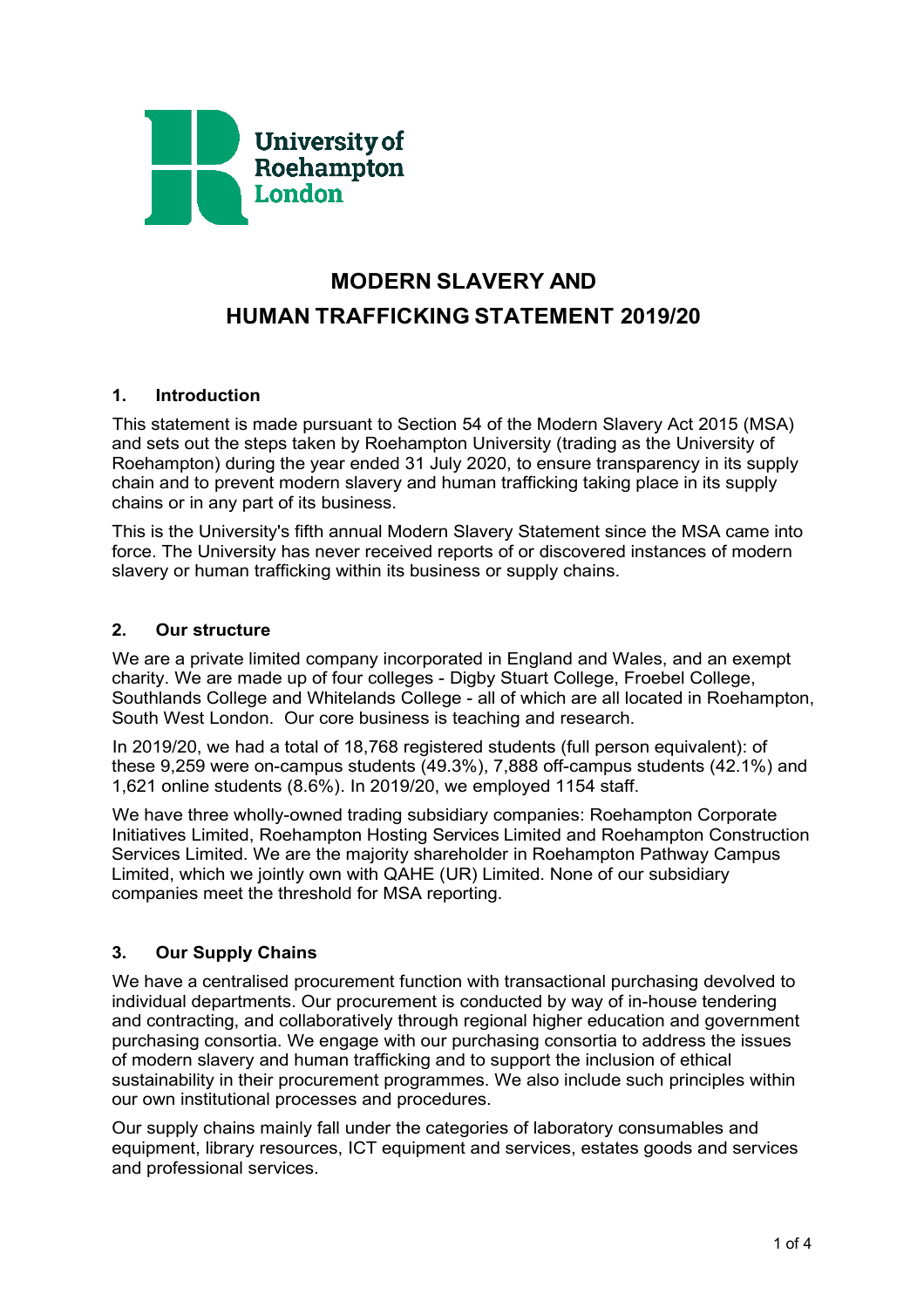We believe the principal areas that carry material risks are office supplies, laboratory consumables, ICT and audio-visual equipment, and some estates services, such as cleaning, catering and security services.

We rely on two carefully selected suppliers to provide our cleaning and catering services and recognise that areas of risk from them are the employment of staff to provide services at our premises and their use of subcontractors to supply goods and services. We are therefore committed to working with them to identify and report any noncompliance and to work with all statutory bodies should any investigations arise.

## **4. Our Policies and due diligence on Slavery and Human Trafficking**

We are committed to acting ethically and with integrity in all our business and to implementing and enforcing effective systems and controls to ensure slavery and human trafficking are not taking place in our business or anywhere in our supply chains.

A number of our policies and procedures demonstrate our commitment to combating modern slavery. Such polices include our *[Dignity & Respect Policy;](https://www.roehampton.ac.uk/globalassets/documents/corporate-information/policies/roehampton-dignity-and-respect-policy-new-logo.pdf) [Anti-Bribery](https://www.roehampton.ac.uk/globalassets/documents/corporate-information/policies/anti-corruption20and20bribery20policy.pdf) and [Corruption Policy;](https://www.roehampton.ac.uk/globalassets/documents/corporate-information/policies/anti-corruption20and20bribery20policy.pdf) [Safeguarding Children and Vulnerable Adults Policy and Procedure](https://www.roehampton.ac.uk/globalassets/documents/corporate-information/policies/safeguarding-policy-dec17.pdf)* and *[Public Interest Disclosure](https://www.roehampton.ac.uk/globalassets/documents/corporate-information/policies/public-interest-disclosure-policy-october-2018.pdf) Policy.*

The University is a member of the London Universities Purchasing Consortium (LUPC), which in turn is a member of Procurement England Limited (PEL), the shared vehicle by which English HE purchasing consortia manage joint development and improvement projects for collaborative procurement in the sector. Together, the purchasing consortia have published a shared Sustainability Policy to which all PEL consortia members are committed. LUPC has developed actions to identify, prevent and mitigate the risks of modern slavery and human trafficking in the supply chains of its Members. LUPC has also developed a modern slavery risk assessment tool, in conjunction with the University of Greenwich, to gather information to help identify risks of human rights abuses in public supply chains.

The LUPC does not meet the turnover threshold but has published a [Modern Slavery](https://www.lupc.ac.uk/sites/default/files/Knowledge%20LUPC%20-%20Protecting%20Human%20Rights%20in%20the%20Supply%20Chain_1.pdf)  [Statement](https://www.lupc.ac.uk/sites/default/files/Knowledge%20LUPC%20-%20Protecting%20Human%20Rights%20in%20the%20Supply%20Chain_1.pdf) as it considers that its members' spend (around £237m annually) warrants a statement on the risks inherent in its supply chains and the responsible steps it is taking to address them.

## **5. Completed actions**

Since the MSA came into force, we have undertaken the following actions to ensure our compliance:

- (a) revised our Equality & Diversity Policy in 2016 to include an obligation to undertake contractor and supplier due diligence when selecting and evaluating contractors and suppliers;
- (b) imposed a requirement on contractors/suppliers to comply with antidiscrimination legislation, related codes of practice, the MSA, the University's relevant policies and terms and conditions for the supply of goods and services;
- (c) imposed a requirement on contractors/suppliers to demonstrate the abovementioned compliance;
- (d) reserved our right to terminate contracts for non-compliance with applicable laws and our policies and terms and conditions for the supply of goods and services;
- (e) worked with our existing suppliers to confirm their supply chains and seek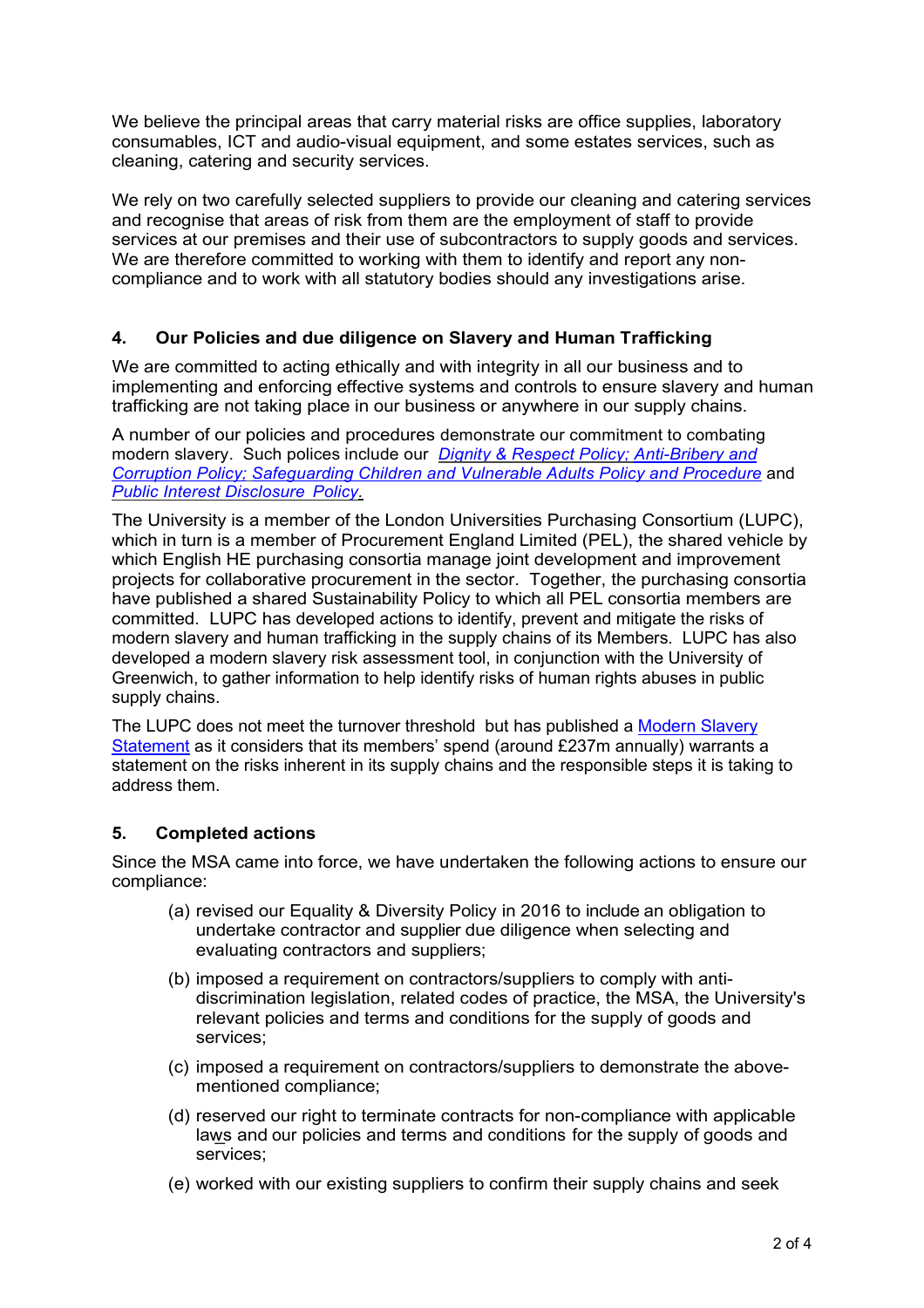confirmation of their continued compliance with applicable law and our relevant mandatory policies;

- (f) updated our standard selection questionnaire for all capital and contract purchases above the tendering threshold prescribed by the Public Contract Regulations 2015 to include questions on suppliers' policies, approaches and risk management processes;
- (g) updated the mandatory request for information provided to all new suppliers as part of our supplier adoption process. This is sent to all potential new suppliers and to existing suppliers in order to review their arrangements;
- (h) revised our standard terms and conditions of purchasing goods and services and other relevant contract templates to include MSA compliance provisions.
- (i) commenced the development of a contracts database to hold all contracts for the provision of goods and services and to assign responsibility to contract managers who will be appropriately trained to identify, manage and mitigate the risk of modern slavery and human trafficking. When fully operational, this will have the functionality to identify modern slavery risks (among other risks).
- (j) Convening a meeting of our Modern Slavery working group tasked with ensuring that we are successful in combatting modern slavery and human trafficking in our business and supply chains through the continued identification, assessment and mitigation of potential risks, and the continued monitoring of suppliers' compliance with applicable law and best practice.

## **6. Progress on actions for 2019/20**

During the 2019/20 academic year, we continued our work to identify and mitigate the risk of modern slavery and human trafficking in our supply chains, and progressed various initiatives commenced in previous years to combat modern slavery. Our work included:

- (i) Contacting some of our top 100 suppliers to ascertain their levels of compliance via completion of a questionnaire. This exercise commenced in the previous reporting period.
- (ii) Continuing to develop the contracts database referenced at paragraph 5 (i) above.
- (iii) Convening a meeting of our Modern Slavery working group to consider progress on 2018/19 actions and the further steps that can be taken by the University to ensure modern slavery compliance.

#### **7. Proposed actions for 2020/21**

Work planned for the next 12 months include:

- (i) The roll out of modern slavery awareness training via an e-learning module to a wider range of our staff. It is intended that the module will be mandatory for all staff members with authority to approve financial transactions.
- (ii) Delivery of a modern slavery training session for Executive Officers and members of Council.
- (iii) The development of key performance indicators to measure our effectiveness in ensuring that modern slavery and human trafficking is not taking place in our business or supply chains.